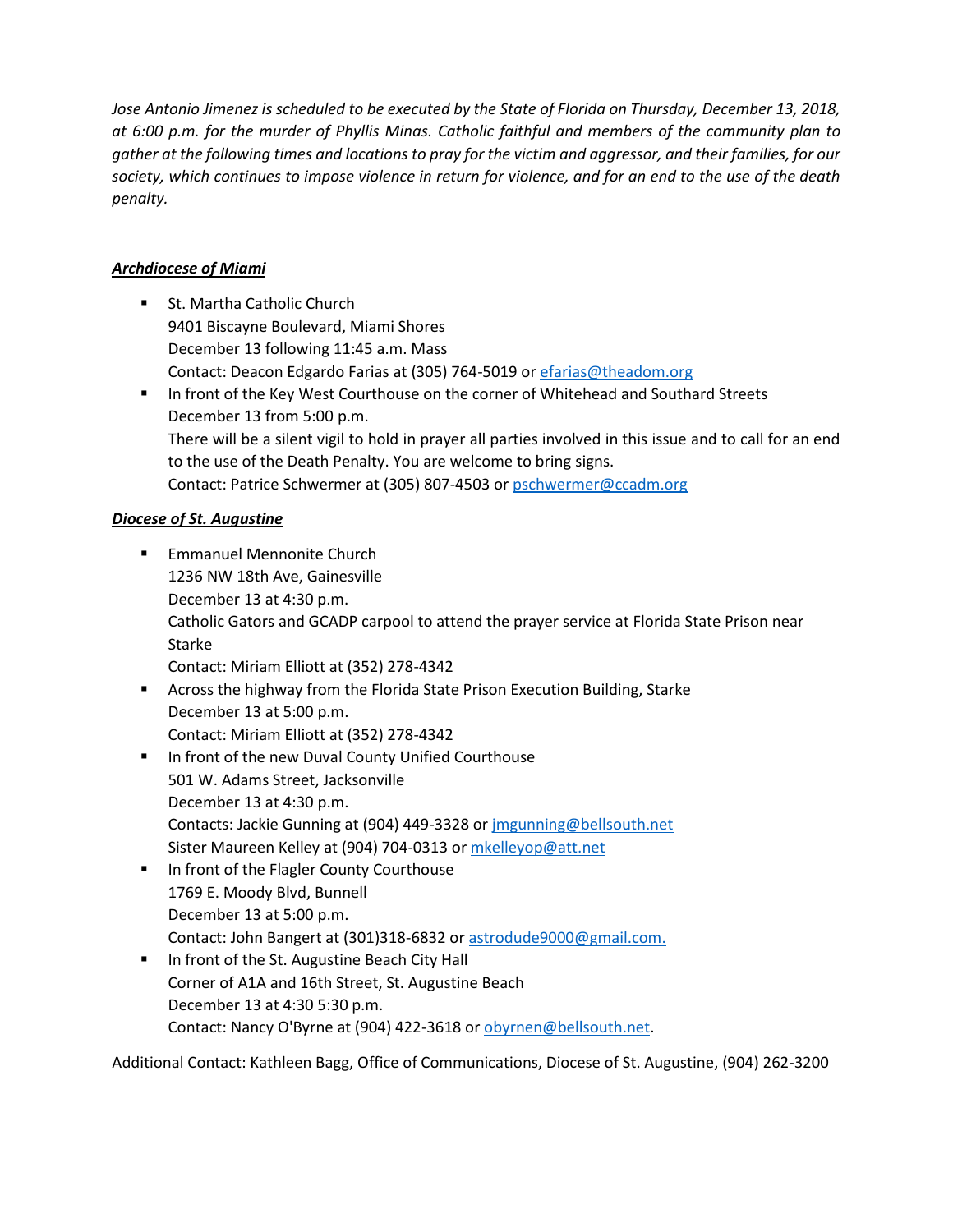## *Diocese of St. Petersburg*

- **St. Vincent de Paul Parish** 4843 Mile Stretch Drive, Holiday December 13 at 11:30 a.m. (rescheduled from December 12 at 4:00 p.m.) Followed by evening prayer and benediction
- **Spirit FM 90.5 WBVM Tampa will be praying on air** December 13 at 5:50 p.m. Spirit FM is also available on the internet [\(www.spiritfm905.com\)](http://www.spiritfm905.com/)

Contact: Sabrina Burton Schultz, (727) 344-1611, [sab@dosp.org.](mailto:sab@dosp.org)

## *Diocese of Orlando*

- **St. Patrick Catholic Church** 6803 Old Highway 441 South, Mount Dora December 12 at 11:00 a.m.
- **E** Church of Our Saviour 5301 N. Atlantic Avenue, Cocoa Beach December 13 at 5:30 p.m.
- **Dur Lady of Lourdes Catholic Church** 201 University Blvd, Daytona Beach December 13 at 2:00 p.m.

Free bus transportation to the State Prison at Starke, Florida, to pray outside of the prison during the execution. The bus will leave the Church at 2:00 p.m. and make two pick up stops in Daytona and Palm Coast as well. Please call (386) 255-0433 if you would like to participate.

Contact: Office of Advocacy and Justice, Diocese of Orlando at advocacyjustice@cflcc.org or 407-658- 1818 x 1086

## *Diocese of Pensacola-Tallahassee*

- Good Shepherd Catholic Church (chapel) 4665 Thomasville Road, Tallahassee December 12 at 9:45 a.m. (after the 9:00 a.m. Mass) Contact: Suzanne Printy at [printysg@gmail.com](mailto:printysg@gmail.com)
- **St. Mary Catholic Church** 110 St. Mary Avenue, Fort Walton Beach December 11 at 6:00 p.m.
- **St. John the Evangelist Catholic Church** 1008 Fortune Avenue, Panama City December 12 at 12:00 p.m.
- Governor's Mansion, Tallahassee December 13 at 6:00 p.m. Interfaith prayer vigil organized by Tallahassee Citizens Against the Death Penalty Contact: Sheila Meehan at (850) 524-0080
- Capitol Rotunda, Tallahassee Monday, December 17 at noon Service of Remembrance coordinated by Tallahassee Citizens Against the Death Penalty Contact: Sheila Meehan at (850) 524-0080